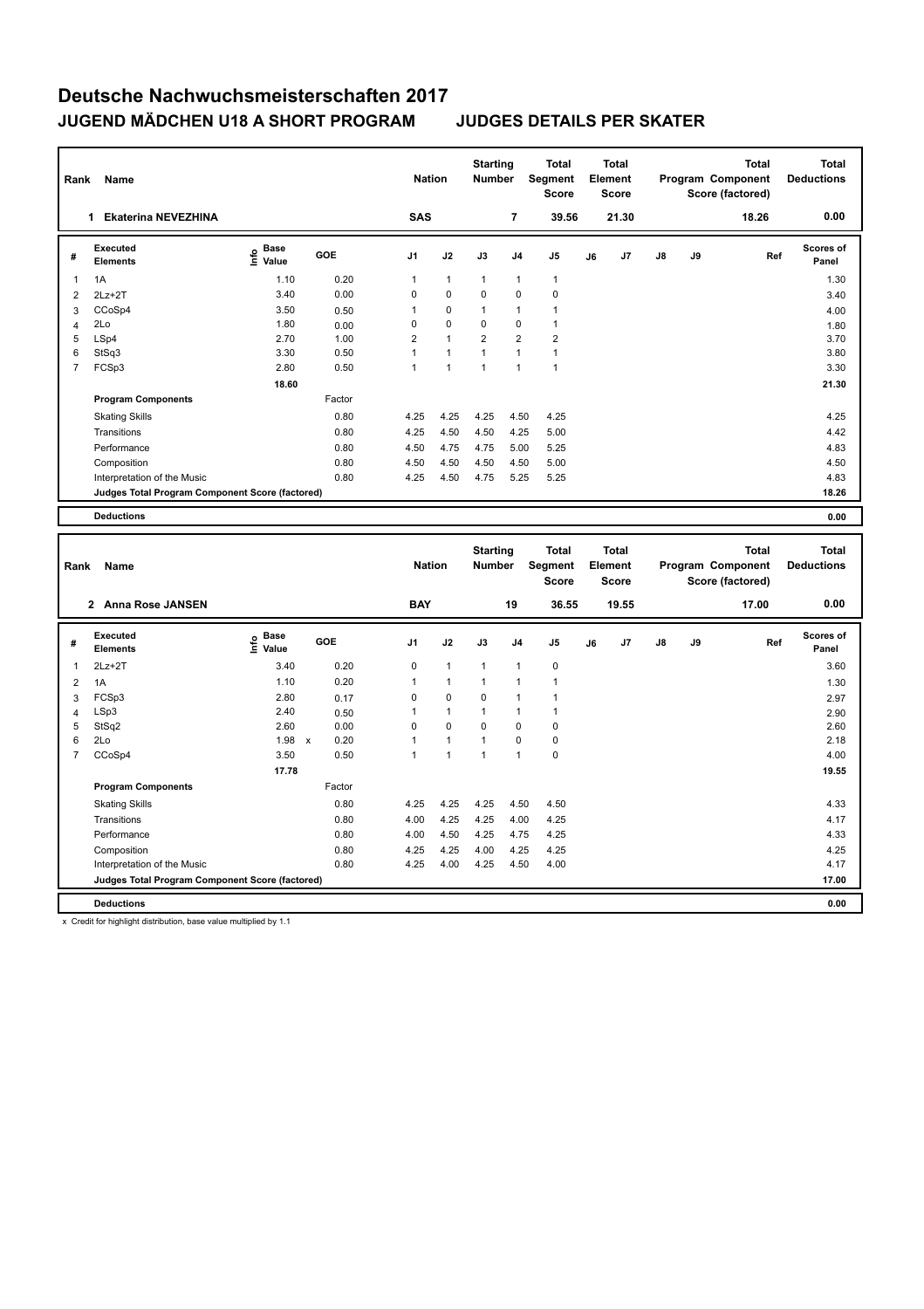| Rank           | Name                                            |                                             | <b>Nation</b>                     | <b>Starting</b><br><b>Number</b> |              | <b>Total</b><br>Segment<br><b>Score</b> |                | <b>Total</b><br>Element<br><b>Score</b> |    |       | <b>Total</b><br>Program Component<br>Score (factored) | <b>Total</b><br><b>Deductions</b> |       |                           |
|----------------|-------------------------------------------------|---------------------------------------------|-----------------------------------|----------------------------------|--------------|-----------------------------------------|----------------|-----------------------------------------|----|-------|-------------------------------------------------------|-----------------------------------|-------|---------------------------|
|                | 3 Audrey Cecile SCHARPFF                        |                                             |                                   | <b>BER</b>                       |              |                                         | 4              | 36.48                                   |    | 19.68 |                                                       |                                   | 16.80 | 0.00                      |
| #              | Executed<br><b>Elements</b>                     | <b>Base</b><br>e <sup>Base</sup><br>⊆ Value | <b>GOE</b>                        | J <sub>1</sub>                   | J2           | J3                                      | J <sub>4</sub> | J <sub>5</sub>                          | J6 | J7    | $\mathsf{J}8$                                         | J9                                | Ref   | <b>Scores of</b><br>Panel |
| 1              | LSp3                                            | 2.40                                        | 0.50                              | 1                                | $\mathbf{1}$ | $\overline{1}$                          | $\overline{2}$ | $\mathbf{1}$                            |    |       |                                                       |                                   |       | 2.90                      |
| 2              | 1A                                              | 1.10                                        | 0.20                              |                                  | 1            | $\overline{1}$                          | $\overline{1}$ | 1                                       |    |       |                                                       |                                   |       | 1.30                      |
| 3              | CCoSp4                                          | 3.50                                        | 0.50                              |                                  | $\mathbf{1}$ | 1                                       | $\overline{1}$ | $\mathbf{1}$                            |    |       |                                                       |                                   |       | 4.00                      |
| 4              | $2Lz+2T$                                        | 3.40                                        | 0.00                              | $-1$                             | $\mathbf 0$  | 0                                       | $\mathbf 0$    | 0                                       |    |       |                                                       |                                   |       | 3.40                      |
| 5              | StSq2                                           | 2.60                                        | 0.50                              | 1                                | $\mathbf{1}$ | 1                                       | $\mathbf 0$    | $\mathbf{1}$                            |    |       |                                                       |                                   |       | 3.10                      |
| 6              | 2Lo                                             | 1.98                                        | 0.20<br>$\boldsymbol{\mathsf{x}}$ |                                  | $\mathbf{1}$ | 1                                       | $\mathbf 0$    | 0                                       |    |       |                                                       |                                   |       | 2.18                      |
| $\overline{7}$ | FCSp3                                           | 2.80                                        | 0.00                              | 0                                | $\mathbf 0$  | 1                                       | $\mathbf 0$    | 0                                       |    |       |                                                       |                                   |       | 2.80                      |
|                |                                                 | 17.78                                       |                                   |                                  |              |                                         |                |                                         |    |       |                                                       |                                   |       | 19.68                     |
|                | <b>Program Components</b>                       |                                             | Factor                            |                                  |              |                                         |                |                                         |    |       |                                                       |                                   |       |                           |
|                | <b>Skating Skills</b>                           |                                             | 0.80                              | 3.75                             | 4.00         | 4.25                                    | 4.00           | 4.00                                    |    |       |                                                       |                                   |       | 4.00                      |
|                | Transitions                                     |                                             | 0.80                              | 4.25                             | 4.25         | 4.00                                    | 3.75           | 4.00                                    |    |       |                                                       |                                   |       | 4.08                      |
|                | Performance                                     |                                             | 0.80                              | 4.25                             | 4.50         | 4.50                                    | 4.50           | 4.50                                    |    |       |                                                       |                                   |       | 4.50                      |
|                | Composition                                     |                                             | 0.80                              | 4.00                             | 4.25         | 4.25                                    | 4.00           | 4.50                                    |    |       |                                                       |                                   |       | 4.17                      |
|                | Interpretation of the Music                     |                                             | 0.80                              | 4.25                             | 4.25         | 4.25                                    | 4.25           | 4.50                                    |    |       |                                                       |                                   |       | 4.25                      |
|                | Judges Total Program Component Score (factored) |                                             |                                   |                                  |              |                                         |                |                                         |    |       |                                                       |                                   |       | 16.80                     |
|                | <b>Deductions</b>                               |                                             |                                   |                                  |              |                                         |                |                                         |    |       |                                                       |                                   |       | 0.00                      |

x Credit for highlight distribution, base value multiplied by 1.1

|                | Name<br>Rank<br>4 Lucie Antonia REICHE          |                              |                           |      | <b>Nation</b>  |                | <b>Starting</b><br><b>Number</b> |                | <b>Total</b><br>Segment<br><b>Score</b> |    | <b>Total</b><br>Element<br><b>Score</b> |               |    | Total<br>Program Component<br>Score (factored) | <b>Total</b><br><b>Deductions</b> |
|----------------|-------------------------------------------------|------------------------------|---------------------------|------|----------------|----------------|----------------------------------|----------------|-----------------------------------------|----|-----------------------------------------|---------------|----|------------------------------------------------|-----------------------------------|
|                |                                                 |                              |                           |      | <b>SAS</b>     |                |                                  | 10             | 34.17                                   |    | 17.25                                   |               |    | 16.92                                          | 0.00                              |
| #              | Executed<br><b>Elements</b>                     | <b>Base</b><br>lnfo<br>Value | GOE                       |      | J <sub>1</sub> | J2             | J3                               | J <sub>4</sub> | J <sub>5</sub>                          | J6 | J7                                      | $\mathsf{J}8$ | J9 | Ref                                            | <b>Scores of</b><br>Panel         |
| 1              | 1A                                              | 1.10                         |                           | 0.20 | $\mathbf{1}$   | $\mathbf{1}$   | $\mathbf{1}$                     | $\overline{1}$ | $\mathbf 0$                             |    |                                         |               |    |                                                | 1.30                              |
| 2              | LSp2                                            | 1.90                         |                           | 0.00 | 0              | $\mathbf 0$    | $\mathbf 0$                      | $\overline{1}$ | 0                                       |    |                                         |               |    |                                                | 1.90                              |
| 3              | $2F+2T$                                         | 3.20                         |                           | 0.10 | 0              | $\mathbf 0$    | $\overline{1}$                   | $\overline{1}$ | 0                                       |    |                                         |               |    |                                                | 3.30                              |
| 4              | CCoSp4                                          | 3.50                         |                           | 0.00 | 0              | $\mathbf 0$    | 0                                | $\overline{1}$ | 0                                       |    |                                         |               |    |                                                | 3.50                              |
| 5              | 2Lo                                             | 1.98                         | $\boldsymbol{\mathsf{x}}$ | 0.10 | $-1$           | $\overline{1}$ | 1                                | 0              | 0                                       |    |                                         |               |    |                                                | 2.08                              |
| 6              | StSq2                                           | 2.60                         |                           | 0.50 | 0              | $\overline{1}$ |                                  | 1              | $\mathbf{1}$                            |    |                                         |               |    |                                                | 3.10                              |
| $\overline{7}$ | FCSp1                                           | 1.90                         |                           | 0.17 | $\Omega$       | $\mathbf 0$    | 0                                | $\overline{1}$ | $\mathbf{1}$                            |    |                                         |               |    |                                                | 2.07                              |
|                |                                                 | 16.18                        |                           |      |                |                |                                  |                |                                         |    |                                         |               |    |                                                | 17.25                             |
|                | <b>Program Components</b>                       |                              | Factor                    |      |                |                |                                  |                |                                         |    |                                         |               |    |                                                |                                   |
|                | <b>Skating Skills</b>                           |                              |                           | 0.80 | 4.00           | 4.00           | 4.25                             | 4.00           | 4.50                                    |    |                                         |               |    |                                                | 4.08                              |
|                | Transitions                                     |                              |                           | 0.80 | 4.00           | 4.25           | 4.00                             | 4.25           | 4.00                                    |    |                                         |               |    |                                                | 4.08                              |
|                | Performance                                     |                              |                           | 0.80 | 4.25           | 4.25           | 4.25                             | 5.00           | 4.25                                    |    |                                         |               |    |                                                | 4.25                              |
|                | Composition                                     |                              |                           | 0.80 | 4.00           | 4.50           | 4.25                             | 4.50           | 4.50                                    |    |                                         |               |    |                                                | 4.42                              |
|                | Interpretation of the Music                     |                              |                           | 0.80 | 4.00           | 4.25           | 4.50                             | 4.75           | 4.25                                    |    |                                         |               |    |                                                | 4.33                              |
|                | Judges Total Program Component Score (factored) |                              |                           |      |                |                |                                  |                |                                         |    |                                         |               |    |                                                | 16.92                             |
|                | <b>Deductions</b>                               |                              |                           |      |                |                |                                  |                |                                         |    |                                         |               |    |                                                | 0.00                              |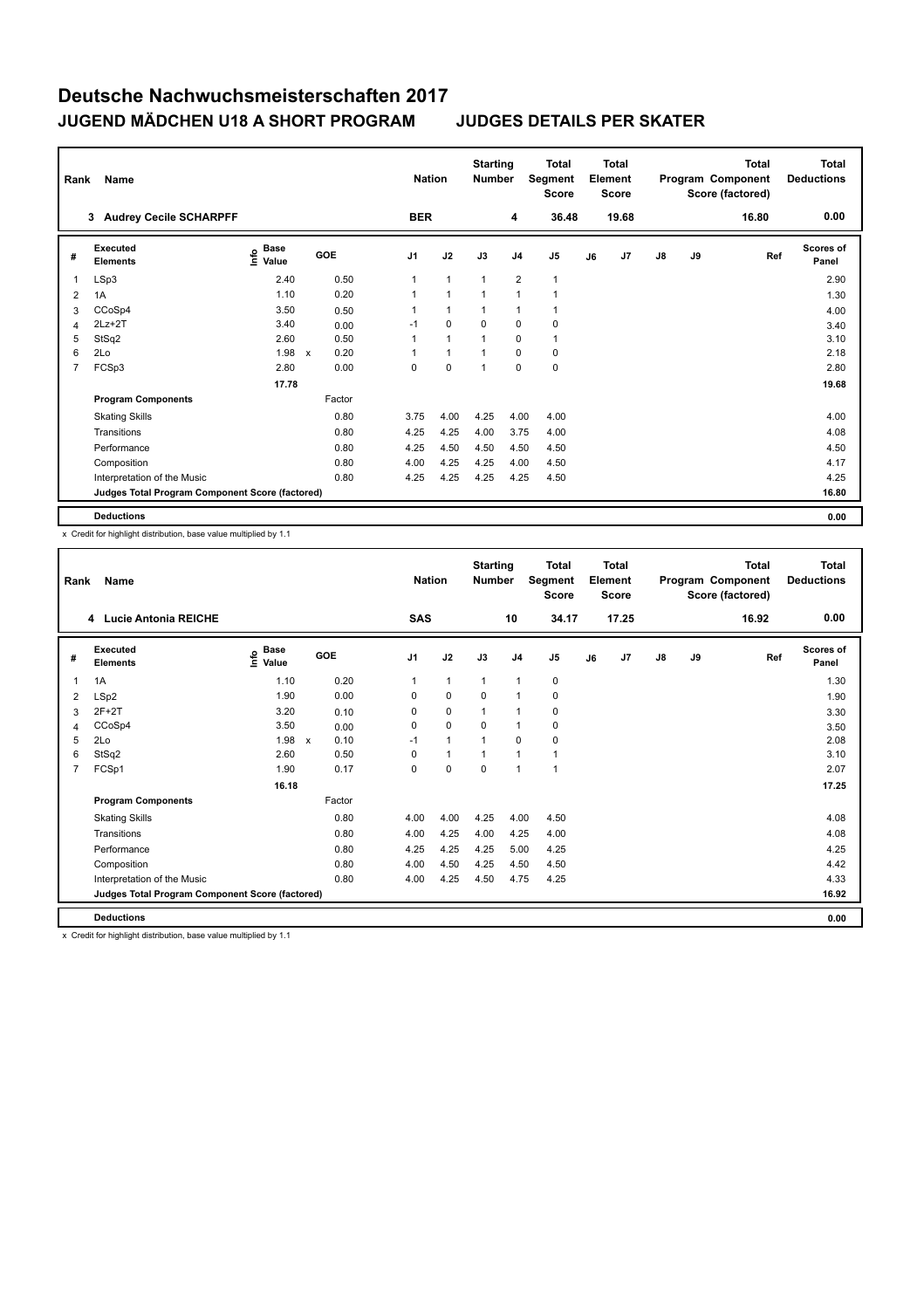| Rank | Name                                            |                                      | <b>Nation</b> | <b>Starting</b><br><b>Number</b> |            | <b>Total</b><br>Segment<br><b>Score</b> |              | <b>Total</b><br>Element<br><b>Score</b> |                |    | <b>Total</b><br>Program Component<br>Score (factored) | <b>Total</b><br><b>Deductions</b> |    |       |                           |
|------|-------------------------------------------------|--------------------------------------|---------------|----------------------------------|------------|-----------------------------------------|--------------|-----------------------------------------|----------------|----|-------------------------------------------------------|-----------------------------------|----|-------|---------------------------|
|      | <b>Kira GUTZAT</b><br>5                         |                                      |               |                                  | <b>BAY</b> |                                         |              | 11                                      | 33.83          |    | 18.03                                                 |                                   |    | 15.80 | 0.00                      |
| #    | <b>Executed</b><br><b>Elements</b>              | Base<br>e <sup>Base</sup><br>⊆ Value |               | GOE                              | J1         | J2                                      | J3           | J <sub>4</sub>                          | J <sub>5</sub> | J6 | J7                                                    | $\mathsf{J}8$                     | J9 | Ref   | <b>Scores of</b><br>Panel |
| 1    | FCSp2                                           | 2.30                                 |               | 0.17                             | 1          | $\mathbf{1}$                            | $\mathbf 0$  | $\mathbf 0$                             | $\mathbf 0$    |    |                                                       |                                   |    |       | 2.47                      |
| 2    | $2Lz+2T$                                        | 3.40                                 |               | 0.20                             | 0          | $\mathbf 0$                             | $\mathbf{1}$ | $\overline{1}$                          | $\mathbf{1}$   |    |                                                       |                                   |    |       | 3.60                      |
| 3    | StSq2                                           | 2.60                                 |               | 0.00                             | 0          | $\mathbf 0$                             | 0            | 0                                       | 0              |    |                                                       |                                   |    |       | 2.60                      |
| 4    | 2Lo                                             | 1.98                                 | $\mathsf{x}$  | 0.10                             | 0          | $\mathbf 0$                             | 1            | $\overline{1}$                          | 0              |    |                                                       |                                   |    |       | 2.08                      |
| 5    | CCoSp4                                          | 3.50                                 |               | 0.00                             | 0          | $\mathbf 0$                             | $\Omega$     | $\Omega$                                | $\mathbf{1}$   |    |                                                       |                                   |    |       | 3.50                      |
| 6    | 1A                                              | 1.21                                 | $\mathsf{x}$  | 0.07                             | 0          | $\mathbf{1}$                            | 0            | $\overline{1}$                          | 0              |    |                                                       |                                   |    |       | 1.28                      |
| 7    | SSp4                                            | 2.50                                 |               | 0.00                             | 0          | $\mathbf 0$                             | 0            | $\overline{1}$                          | $\mathbf 0$    |    |                                                       |                                   |    |       | 2.50                      |
|      |                                                 | 17.49                                |               |                                  |            |                                         |              |                                         |                |    |                                                       |                                   |    |       | 18.03                     |
|      | <b>Program Components</b>                       |                                      |               | Factor                           |            |                                         |              |                                         |                |    |                                                       |                                   |    |       |                           |
|      | <b>Skating Skills</b>                           |                                      |               | 0.80                             | 4.00       | 4.25                                    | 4.00         | 3.50                                    | 4.25           |    |                                                       |                                   |    |       | 4.08                      |
|      | Transitions                                     |                                      |               | 0.80                             | 3.75       | 4.00                                    | 3.75         | 3.50                                    | 4.00           |    |                                                       |                                   |    |       | 3.83                      |
|      | Performance                                     |                                      |               | 0.80                             | 4.00       | 4.00                                    | 4.25         | 4.25                                    | 4.25           |    |                                                       |                                   |    |       | 4.17                      |
|      | Composition                                     |                                      |               | 0.80                             | 4.00       | 3.75                                    | 4.00         | 4.00                                    | 4.00           |    |                                                       |                                   |    |       | 4.00                      |
|      | Interpretation of the Music                     |                                      |               | 0.80                             | 3.50       | 3.75                                    | 3.75         | 3.50                                    | 4.00           |    |                                                       |                                   |    |       | 3.67                      |
|      | Judges Total Program Component Score (factored) |                                      |               |                                  |            |                                         |              |                                         |                |    |                                                       |                                   |    |       | 15.80                     |
|      | <b>Deductions</b>                               |                                      |               |                                  |            |                                         |              |                                         |                |    |                                                       |                                   |    |       | 0.00                      |

x Credit for highlight distribution, base value multiplied by 1.1

| Rank           | Name                                            | <b>Nation</b> |                      | <b>Starting</b><br><b>Number</b> |         | <b>Total</b><br>Segment<br><b>Score</b> |                | Total<br>Element<br><b>Score</b> |                |                | <b>Total</b><br>Program Component<br>Score (factored) | <b>Total</b><br><b>Deductions</b> |               |    |       |                           |
|----------------|-------------------------------------------------|---------------|----------------------|----------------------------------|---------|-----------------------------------------|----------------|----------------------------------|----------------|----------------|-------------------------------------------------------|-----------------------------------|---------------|----|-------|---------------------------|
|                | Jeva BOGOMOLOVA<br>6                            |               |                      |                                  |         | <b>HAM</b>                              |                |                                  | 8              | 33.26          |                                                       | 17.32                             |               |    | 15.94 | 0.00                      |
| #              | Executed<br><b>Elements</b>                     | ١m            | <b>Base</b><br>Value | GOE                              |         | J <sub>1</sub>                          | J2             | J3                               | J <sub>4</sub> | J <sub>5</sub> | J6                                                    | J7                                | $\mathsf{J}8$ | J9 | Ref   | <b>Scores of</b><br>Panel |
| 1              | $2Lz+2T$                                        |               | 3.40                 |                                  | $-0.30$ | $-1$                                    | $-1$           | $-1$                             | $-1$           | $-1$           |                                                       |                                   |               |    |       | 3.10                      |
| 2              | 2Lo                                             |               | 1.80                 |                                  | 0.00    | $\mathbf 0$                             | $\mathbf 0$    | $\mathbf 0$                      | $-1$           | 0              |                                                       |                                   |               |    |       | 1.80                      |
| 3              | LSp3                                            |               | 2.40                 |                                  | 0.17    | 1                                       | $\pmb{0}$      | 0                                | $\overline{1}$ | 0              |                                                       |                                   |               |    |       | 2.57                      |
| 4              | 1A                                              |               | 1.21                 | $\mathsf{x}$                     | 0.20    |                                         | $\mathbf{1}$   | $\Omega$                         | 1              | 1              |                                                       |                                   |               |    |       | 1.41                      |
| 5              | FCSp2                                           |               | 2.30                 |                                  | 0.00    | 0                                       | $\mathbf 0$    | 0                                | 0              | 1              |                                                       |                                   |               |    |       | 2.30                      |
| 6              | StSq3                                           |               | 3.30                 |                                  | 0.17    |                                         | $\overline{1}$ | $\Omega$                         | $\mathbf 0$    | 0              |                                                       |                                   |               |    |       | 3.47                      |
| $\overline{7}$ | CCoSp3V                                         |               | 2.50                 |                                  | 0.17    | $\Omega$                                | $\mathbf 0$    | $\mathbf 0$                      | $\overline{1}$ | $\mathbf{1}$   |                                                       |                                   |               |    |       | 2.67                      |
|                |                                                 |               | 16.91                |                                  |         |                                         |                |                                  |                |                |                                                       |                                   |               |    |       | 17.32                     |
|                | <b>Program Components</b>                       |               |                      |                                  | Factor  |                                         |                |                                  |                |                |                                                       |                                   |               |    |       |                           |
|                | <b>Skating Skills</b>                           |               |                      |                                  | 0.80    | 4.00                                    | 3.75           | 3.75                             | 4.00           | 3.75           |                                                       |                                   |               |    |       | 3.83                      |
|                | Transitions                                     |               |                      |                                  | 0.80    | 4.25                                    | 4.00           | 3.75                             | 3.75           | 3.50           |                                                       |                                   |               |    |       | 3.83                      |
|                | Performance                                     |               |                      |                                  | 0.80    | 4.00                                    | 4.25           | 4.00                             | 4.25           | 4.25           |                                                       |                                   |               |    |       | 4.17                      |
|                | Composition                                     |               |                      |                                  | 0.80    | 4.00                                    | 4.00           | 3.75                             | 4.25           | 3.75           |                                                       |                                   |               |    |       | 3.92                      |
|                | Interpretation of the Music                     |               |                      |                                  | 0.80    | 4.25                                    | 4.25           | 4.00                             | 4.50           | 4.00           |                                                       |                                   |               |    |       | 4.17                      |
|                | Judges Total Program Component Score (factored) |               |                      |                                  |         |                                         |                |                                  |                |                |                                                       |                                   |               |    |       | 15.94                     |
|                | <b>Deductions</b>                               |               |                      |                                  |         |                                         |                |                                  |                |                |                                                       |                                   |               |    |       | 0.00                      |

x Credit for highlight distribution, base value multiplied by 1.1 ! Not clear edge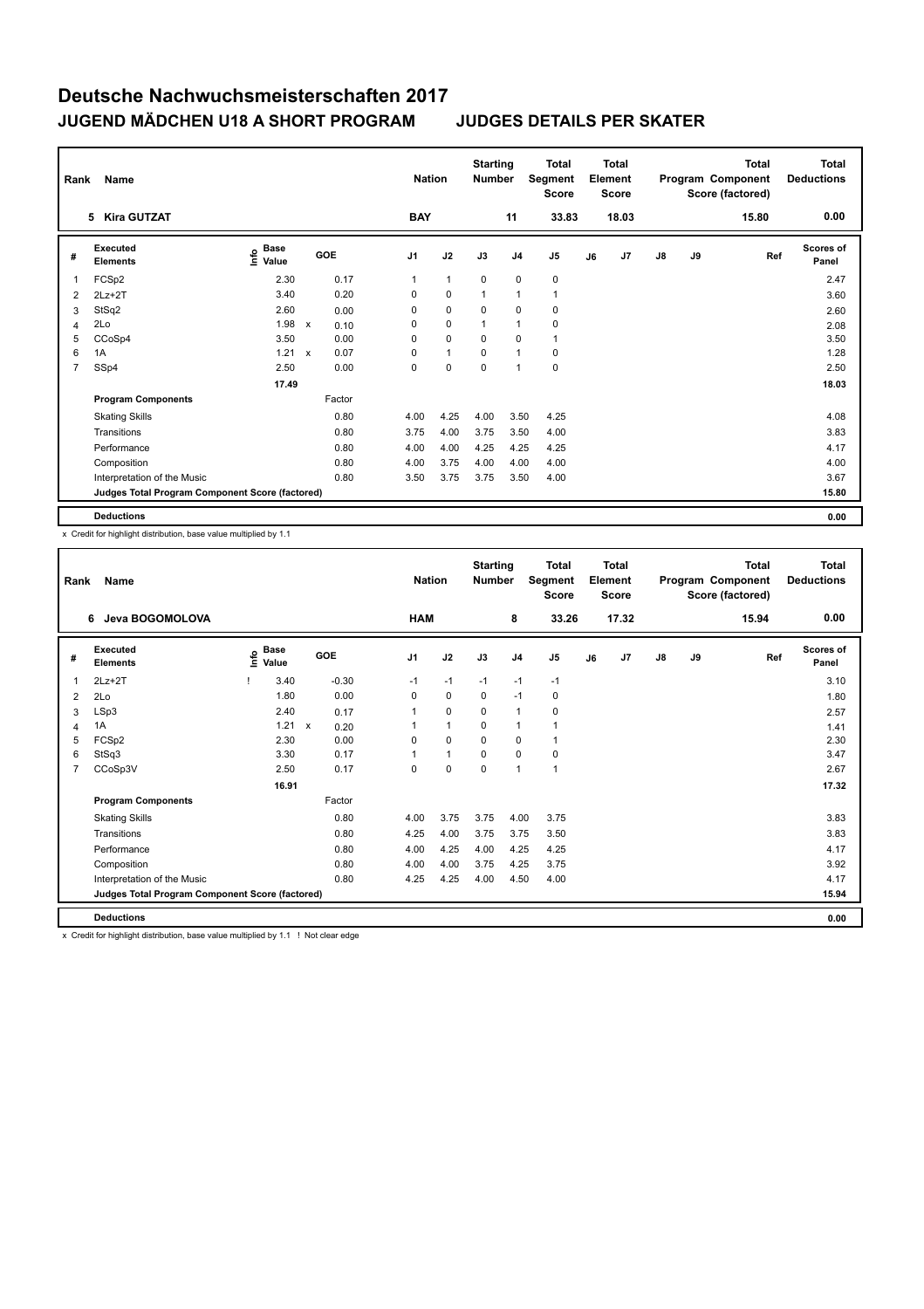|                | Name<br>Rank<br><b>Laura SCHMIDBAUER</b><br>$\overline{7}$ |                           |  |        |                | <b>Nation</b> | <b>Starting</b><br><b>Number</b> |                | <b>Total</b><br>Segment<br><b>Score</b> |    | Total<br>Element<br><b>Score</b> |               |    | <b>Total</b><br>Program Component<br>Score (factored) | Total<br><b>Deductions</b> |
|----------------|------------------------------------------------------------|---------------------------|--|--------|----------------|---------------|----------------------------------|----------------|-----------------------------------------|----|----------------------------------|---------------|----|-------------------------------------------------------|----------------------------|
|                |                                                            |                           |  |        | <b>BAY</b>     |               |                                  | 15             | 32.15                                   |    | 17.01                            |               |    | 15.14                                                 | 0.00                       |
| #              | Executed<br><b>Elements</b>                                | Base<br>e Base<br>⊆ Value |  | GOE    | J <sub>1</sub> | J2            | J3                               | J4             | J <sub>5</sub>                          | J6 | J <sub>7</sub>                   | $\mathsf{J}8$ | J9 | Ref                                                   | <b>Scores of</b><br>Panel  |
| 1              | $2F+2T$                                                    | 3.20                      |  | 0.00   | 0              | $\mathbf 0$   | $\mathbf 0$                      | $\mathbf 0$    | 0                                       |    |                                  |               |    |                                                       | 3.20                       |
| 2              | 2Lo                                                        | 1.80                      |  | 0.00   | $\Omega$       | $\mathbf 0$   | $\Omega$                         | $\mathbf 0$    | $\mathbf{1}$                            |    |                                  |               |    |                                                       | 1.80                       |
| 3              | CCoSp4                                                     | 3.50                      |  | 0.00   |                | $\mathbf 0$   | 0                                | 0              | 0                                       |    |                                  |               |    |                                                       | 3.50                       |
| 4              | 1A                                                         | 1.21 x                    |  | 0.00   | 0              | $\mathbf 0$   | $\Omega$                         | $\mathbf 0$    | 0                                       |    |                                  |               |    |                                                       | 1.21                       |
| 5              | FCSp2                                                      | 2.30                      |  | 0.00   | $\Omega$       | $\mathbf 0$   | $\Omega$                         | $\mathbf 0$    | 0                                       |    |                                  |               |    |                                                       | 2.30                       |
| 6              | StSq2                                                      | 2.60                      |  | 0.00   | 0              | $\mathbf 0$   | 0                                | $\mathbf 0$    | $\mathbf 0$                             |    |                                  |               |    |                                                       | 2.60                       |
| $\overline{7}$ | LSp3                                                       | 2.40                      |  | 0.00   | 0              | 0             | 0                                | $\overline{1}$ | 0                                       |    |                                  |               |    |                                                       | 2.40                       |
|                |                                                            | 17.01                     |  |        |                |               |                                  |                |                                         |    |                                  |               |    |                                                       | 17.01                      |
|                | <b>Program Components</b>                                  |                           |  | Factor |                |               |                                  |                |                                         |    |                                  |               |    |                                                       |                            |
|                | <b>Skating Skills</b>                                      |                           |  | 0.80   | 4.00           | 4.25          | 4.00                             | 4.00           | 3.75                                    |    |                                  |               |    |                                                       | 4.00                       |
|                | Transitions                                                |                           |  | 0.80   | 3.75           | 3.75          | 3.75                             | 3.50           | 3.25                                    |    |                                  |               |    |                                                       | 3.67                       |
|                | Performance                                                |                           |  | 0.80   | 3.75           | 4.25          | 3.75                             | 4.00           | 3.50                                    |    |                                  |               |    |                                                       | 3.83                       |
|                | Composition                                                |                           |  | 0.80   | 4.00           | 3.75          | 3.50                             | 4.25           | 3.50                                    |    |                                  |               |    |                                                       | 3.75                       |
|                | Interpretation of the Music                                |                           |  | 0.80   | 4.00           | 3.75          | 3.50                             | 3.75           | 3.50                                    |    |                                  |               |    |                                                       | 3.67                       |
|                | Judges Total Program Component Score (factored)            |                           |  |        |                |               |                                  |                |                                         |    |                                  |               |    |                                                       | 15.14                      |
|                | <b>Deductions</b>                                          |                           |  |        |                |               |                                  |                |                                         |    |                                  |               |    |                                                       | 0.00                       |

x Credit for highlight distribution, base value multiplied by 1.1

| Rank           | <b>Name</b>                                     | <b>Nation</b>                |                         | <b>Starting</b><br><b>Number</b> |             | <b>Total</b><br>Segment<br><b>Score</b> |                | <b>Total</b><br>Element<br><b>Score</b> |    |       | <b>Total</b><br>Program Component<br>Score (factored) | Total<br><b>Deductions</b> |       |                           |
|----------------|-------------------------------------------------|------------------------------|-------------------------|----------------------------------|-------------|-----------------------------------------|----------------|-----------------------------------------|----|-------|-------------------------------------------------------|----------------------------|-------|---------------------------|
|                | <b>Michelle WITZMANN</b><br>8                   |                              |                         | <b>BER</b>                       |             |                                         | 20             | 31.54                                   |    | 17.08 |                                                       |                            | 14.46 | 0.00                      |
| #              | Executed<br><b>Elements</b>                     | <b>Base</b><br>١πfo<br>Value | GOE                     | J <sub>1</sub>                   | J2          | J3                                      | J <sub>4</sub> | J5                                      | J6 | J7    | J8                                                    | J9                         | Ref   | <b>Scores of</b><br>Panel |
| 1              | $2Lz+2T$                                        | 3.40                         | $-0.10$                 | 0                                | $\mathbf 0$ | 0                                       | $-1$           | $-1$                                    |    |       |                                                       |                            |       | 3.30                      |
| 2              | 1A                                              | 1.10                         | 0.00                    | 0                                | $\mathbf 0$ | 0                                       | $\mathbf 0$    | $\pmb{0}$                               |    |       |                                                       |                            |       | 1.10                      |
| 3              | CCoSp4                                          | 3.50                         | 0.00                    | 0                                | $\mathbf 0$ | 0                                       | $\mathbf 0$    | $\mathbf 0$                             |    |       |                                                       |                            |       | 3.50                      |
| $\overline{4}$ | SSp4                                            | 2.50                         | 0.17                    | 0                                | $\mathbf 0$ | 0                                       | $\mathbf{1}$   | $\mathbf{1}$                            |    |       |                                                       |                            |       | 2.67                      |
| 5              | FCSp2                                           | 2.30                         | 0.00                    | 0                                | $\mathbf 0$ | 0                                       | 0              | 0                                       |    |       |                                                       |                            |       | 2.30                      |
| 6              | StSq2                                           | 2.60                         | $-0.17$                 | $-1$                             | $\mathbf 0$ | 0                                       | $-1$           | $\pmb{0}$                               |    |       |                                                       |                            |       | 2.43                      |
| $\overline{7}$ | 2Lo                                             | 1.98                         | $-0.20$<br>$\mathsf{x}$ | $-1$                             | $\mathbf 0$ | 0                                       | $-1$           | $-1$                                    |    |       |                                                       |                            |       | 1.78                      |
|                |                                                 | 17.38                        |                         |                                  |             |                                         |                |                                         |    |       |                                                       |                            |       | 17.08                     |
|                | <b>Program Components</b>                       |                              | Factor                  |                                  |             |                                         |                |                                         |    |       |                                                       |                            |       |                           |
|                | <b>Skating Skills</b>                           |                              | 0.80                    | 3.75                             | 3.75        | 3.75                                    | 3.50           | 3.25                                    |    |       |                                                       |                            |       | 3.67                      |
|                | Transitions                                     |                              | 0.80                    | 3.75                             | 3.50        | 3.75                                    | 3.50           | 3.25                                    |    |       |                                                       |                            |       | 3.58                      |
|                | Performance                                     |                              | 0.80                    | 3.75                             | 3.75        | 3.75                                    | 4.00           | 3.75                                    |    |       |                                                       |                            |       | 3.75                      |
|                | Composition                                     |                              | 0.80                    | 3.75                             | 3.50        | 3.50                                    | 3.25           | 3.50                                    |    |       |                                                       |                            |       | 3.50                      |
|                | Interpretation of the Music                     |                              | 0.80                    | 3.50                             | 3.50        | 3.50                                    | 4.25           | 3.75                                    |    |       |                                                       |                            |       | 3.58                      |
|                | Judges Total Program Component Score (factored) |                              |                         |                                  |             |                                         |                |                                         |    |       |                                                       |                            |       | 14.46                     |
|                | <b>Deductions</b>                               |                              |                         |                                  |             |                                         |                |                                         |    |       |                                                       |                            |       | 0.00                      |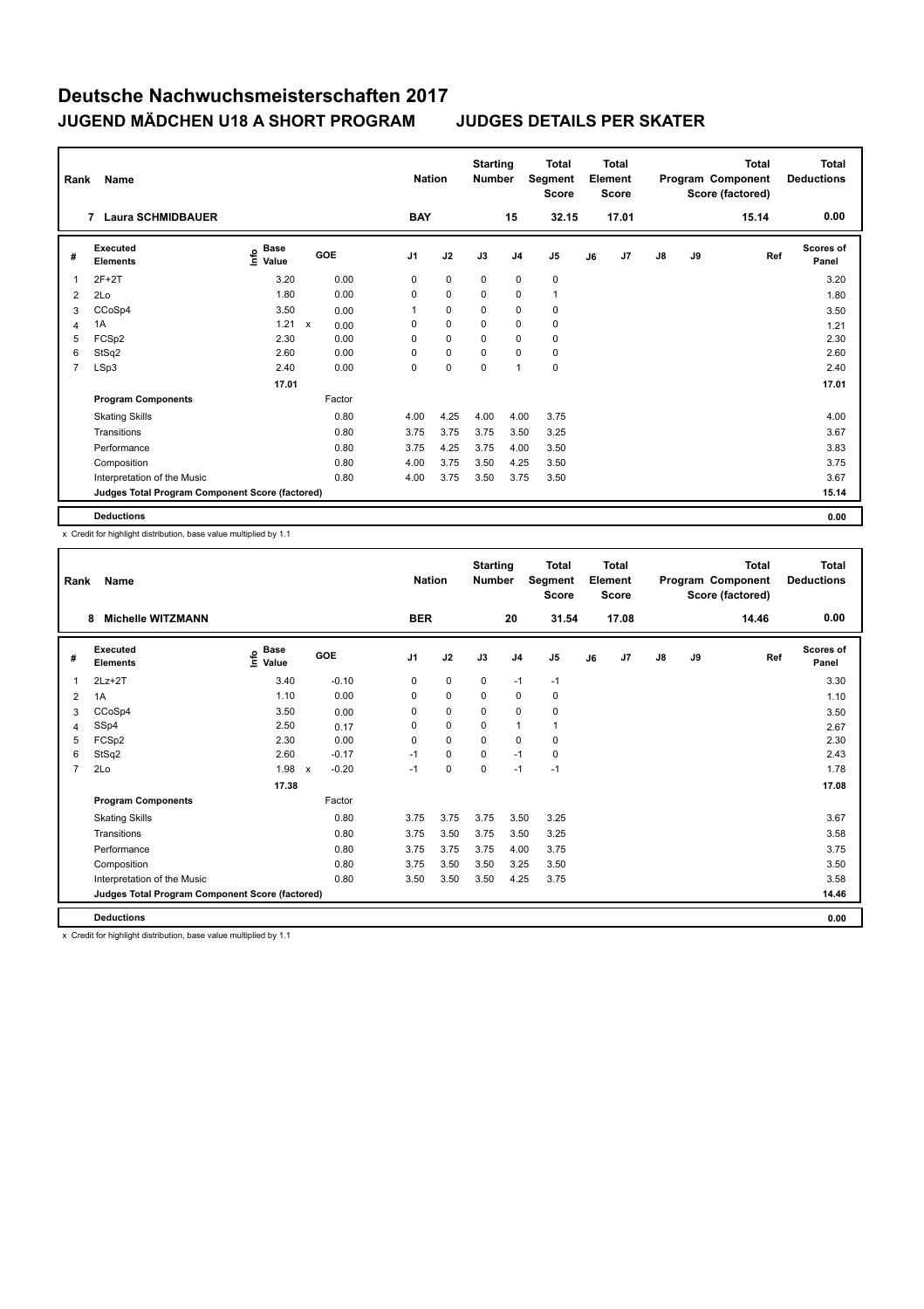|                | Name<br>Rank                                    |                                             |                           |            |                | <b>Nation</b> | <b>Starting</b><br><b>Number</b> |                | <b>Total</b><br>Segment<br><b>Score</b> |    | <b>Total</b><br>Element<br><b>Score</b> |               |    | <b>Total</b><br>Program Component<br>Score (factored) | <b>Total</b><br><b>Deductions</b> |
|----------------|-------------------------------------------------|---------------------------------------------|---------------------------|------------|----------------|---------------|----------------------------------|----------------|-----------------------------------------|----|-----------------------------------------|---------------|----|-------------------------------------------------------|-----------------------------------|
|                | Karen Naomi KRÄHE<br>9                          |                                             |                           |            | <b>BRE</b>     |               |                                  | 18             | 31.39                                   |    | 15.33                                   |               |    | 16.06                                                 | 0.00                              |
| #              | Executed<br><b>Elements</b>                     | <b>Base</b><br>e <sup>Base</sup><br>⊆ Value |                           | <b>GOE</b> | J <sub>1</sub> | J2            | J3                               | J <sub>4</sub> | J <sub>5</sub>                          | J6 | J <sub>7</sub>                          | $\mathsf{J}8$ | J9 | Ref                                                   | <b>Scores of</b><br>Panel         |
| 1              | LSp2                                            | 1.90                                        |                           | 0.00       | 0              | $\mathbf 0$   | $-1$                             | $\mathbf 0$    | $\mathbf 0$                             |    |                                         |               |    |                                                       | 1.90                              |
| 2              | 1A                                              | 1.10                                        |                           | 0.20       | 1              | $\mathbf{1}$  | $\overline{1}$                   | $\overline{1}$ | $\mathbf{1}$                            |    |                                         |               |    |                                                       | 1.30                              |
| 3              | FCSp2                                           | 2.30                                        |                           | 0.50       | 1              | $\mathbf{1}$  | $\overline{1}$                   | $\overline{1}$ | 0                                       |    |                                         |               |    |                                                       | 2.80                              |
| 4              | StSq2                                           | 2.60                                        |                           | 0.33       |                | $\mathbf{1}$  | 1                                | $\mathbf 0$    | 0                                       |    |                                         |               |    |                                                       | 2.93                              |
| 5              | $2F+2T$                                         | 3.52                                        | $\mathsf{x}$              | $-0.60$    | $-2$           | $-2$          | $-2$                             | $-1$           | $-2$                                    |    |                                         |               |    |                                                       | 2.92                              |
| 6              | 2Lo                                             | 1.98                                        | $\boldsymbol{\mathsf{x}}$ | $-0.60$    | $-2$           | $-2$          | $-2$                             | $-2$           | $-2$                                    |    |                                         |               |    |                                                       | 1.38                              |
| $\overline{7}$ | CCoSp2                                          | 2.50                                        |                           | $-0.40$    | $-2$           | $-1$          | $-1$                             | $-1$           | $-2$                                    |    |                                         |               |    |                                                       | 2.10                              |
|                |                                                 | 15.90                                       |                           |            |                |               |                                  |                |                                         |    |                                         |               |    |                                                       | 15.33                             |
|                | <b>Program Components</b>                       |                                             |                           | Factor     |                |               |                                  |                |                                         |    |                                         |               |    |                                                       |                                   |
|                | <b>Skating Skills</b>                           |                                             |                           | 0.80       | 4.25           | 4.50          | 4.25                             | 4.25           | 3.75                                    |    |                                         |               |    |                                                       | 4.25                              |
|                | Transitions                                     |                                             |                           | 0.80       | 4.00           | 4.25          | 4.00                             | 4.00           | 3.75                                    |    |                                         |               |    |                                                       | 4.00                              |
|                | Performance                                     |                                             |                           | 0.80       | 3.75           | 4.25          | 3.75                             | 4.00           | 3.75                                    |    |                                         |               |    |                                                       | 3.83                              |
|                | Composition                                     |                                             |                           | 0.80       | 4.00           | 4.00          | 4.00                             | 4.00           | 4.00                                    |    |                                         |               |    |                                                       | 4.00                              |
|                | Interpretation of the Music                     |                                             |                           | 0.80       | 4.00           | 4.00          | 4.00                             | 4.25           | 3.75                                    |    |                                         |               |    |                                                       | 4.00                              |
|                | Judges Total Program Component Score (factored) |                                             |                           |            |                |               |                                  |                |                                         |    |                                         |               |    |                                                       | 16.06                             |
|                | <b>Deductions</b>                               |                                             |                           |            |                |               |                                  |                |                                         |    |                                         |               |    |                                                       | 0.00                              |

x Credit for highlight distribution, base value multiplied by 1.1

| Rank           | Name                                            |    | <b>Nation</b>        | <b>Starting</b><br><b>Number</b> |         | <b>Total</b><br>Segment<br><b>Score</b> |             | <b>Total</b><br>Element<br><b>Score</b> |                |                | <b>Total</b><br>Program Component<br>Score (factored) | <b>Total</b><br><b>Deductions</b> |               |    |       |                           |
|----------------|-------------------------------------------------|----|----------------------|----------------------------------|---------|-----------------------------------------|-------------|-----------------------------------------|----------------|----------------|-------------------------------------------------------|-----------------------------------|---------------|----|-------|---------------------------|
| 10             | Anastassia MELNIKOV                             |    |                      |                                  |         | <b>BER</b>                              |             |                                         | 16             | 31.36          |                                                       | 15.14                             |               |    | 16.22 | 0.00                      |
| #              | Executed<br><b>Elements</b>                     | ۴ô | <b>Base</b><br>Value |                                  | GOE     | J <sub>1</sub>                          | J2          | J3                                      | J <sub>4</sub> | J <sub>5</sub> | J6                                                    | J7                                | $\mathsf{J}8$ | J9 | Ref   | <b>Scores of</b><br>Panel |
| 1              | $2$ Lze $+2$ T                                  | e  | 2.80                 |                                  | $-0.60$ | $-3$                                    | $-2$        | $-2$                                    | $-2$           | $-2$           |                                                       |                                   |               |    |       | 2.20                      |
| 2              | FCSp1                                           |    | 1.90                 |                                  | 0.00    | 0                                       | $\mathbf 0$ | 0                                       | $\mathbf 0$    | 0              |                                                       |                                   |               |    |       | 1.90                      |
| 3              | 2Lo                                             |    | 1.80                 |                                  | 0.00    | 0                                       | $\mathbf 0$ | $\mathbf 0$                             | $-1$           | $\mathbf 0$    |                                                       |                                   |               |    |       | 1.80                      |
| 4              | CCoSp4                                          |    | 3.50                 |                                  | 0.00    |                                         | $\Omega$    | $\Omega$                                | $\mathbf 0$    | 0              |                                                       |                                   |               |    |       | 3.50                      |
| 5              | StSq2                                           |    | 2.60                 |                                  | $-0.17$ | $-1$                                    | $\mathbf 0$ | 0                                       | $\mathbf 0$    | $-1$           |                                                       |                                   |               |    |       | 2.43                      |
| 6              | 1A                                              |    | 1.21                 | $\mathsf{x}$                     | 0.00    | 0                                       | $\mathbf 0$ | $\Omega$                                | 0              | $\mathbf 0$    |                                                       |                                   |               |    |       | 1.21                      |
| $\overline{7}$ | SSp3                                            |    | 2.10                 |                                  | 0.00    | $\Omega$                                | $\mathbf 0$ | $\Omega$                                | $-1$           | $\mathbf 0$    |                                                       |                                   |               |    |       | 2.10                      |
|                |                                                 |    | 15.91                |                                  |         |                                         |             |                                         |                |                |                                                       |                                   |               |    |       | 15.14                     |
|                | <b>Program Components</b>                       |    |                      |                                  | Factor  |                                         |             |                                         |                |                |                                                       |                                   |               |    |       |                           |
|                | <b>Skating Skills</b>                           |    |                      |                                  | 0.80    | 4.00                                    | 4.25        | 4.00                                    | 3.50           | 3.75           |                                                       |                                   |               |    |       | 3.92                      |
|                | Transitions                                     |    |                      |                                  | 0.80    | 4.00                                    | 4.25        | 3.75                                    | 3.50           | 4.00           |                                                       |                                   |               |    |       | 3.92                      |
|                | Performance                                     |    |                      |                                  | 0.80    | 4.25                                    | 4.25        | 4.00                                    | 4.00           | 4.25           |                                                       |                                   |               |    |       | 4.17                      |
|                | Composition                                     |    |                      |                                  | 0.80    | 4.25                                    | 4.25        | 4.00                                    | 3.75           | 4.00           |                                                       |                                   |               |    |       | 4.08                      |
|                | Interpretation of the Music                     |    |                      |                                  | 0.80    | 4.25                                    | 4.50        | 4.00                                    | 3.50           | 4.25           |                                                       |                                   |               |    |       | 4.17                      |
|                | Judges Total Program Component Score (factored) |    |                      |                                  |         |                                         |             |                                         |                |                |                                                       |                                   |               |    |       | 16.22                     |
|                | <b>Deductions</b>                               |    |                      |                                  |         |                                         |             |                                         |                |                |                                                       |                                   |               |    |       | 0.00                      |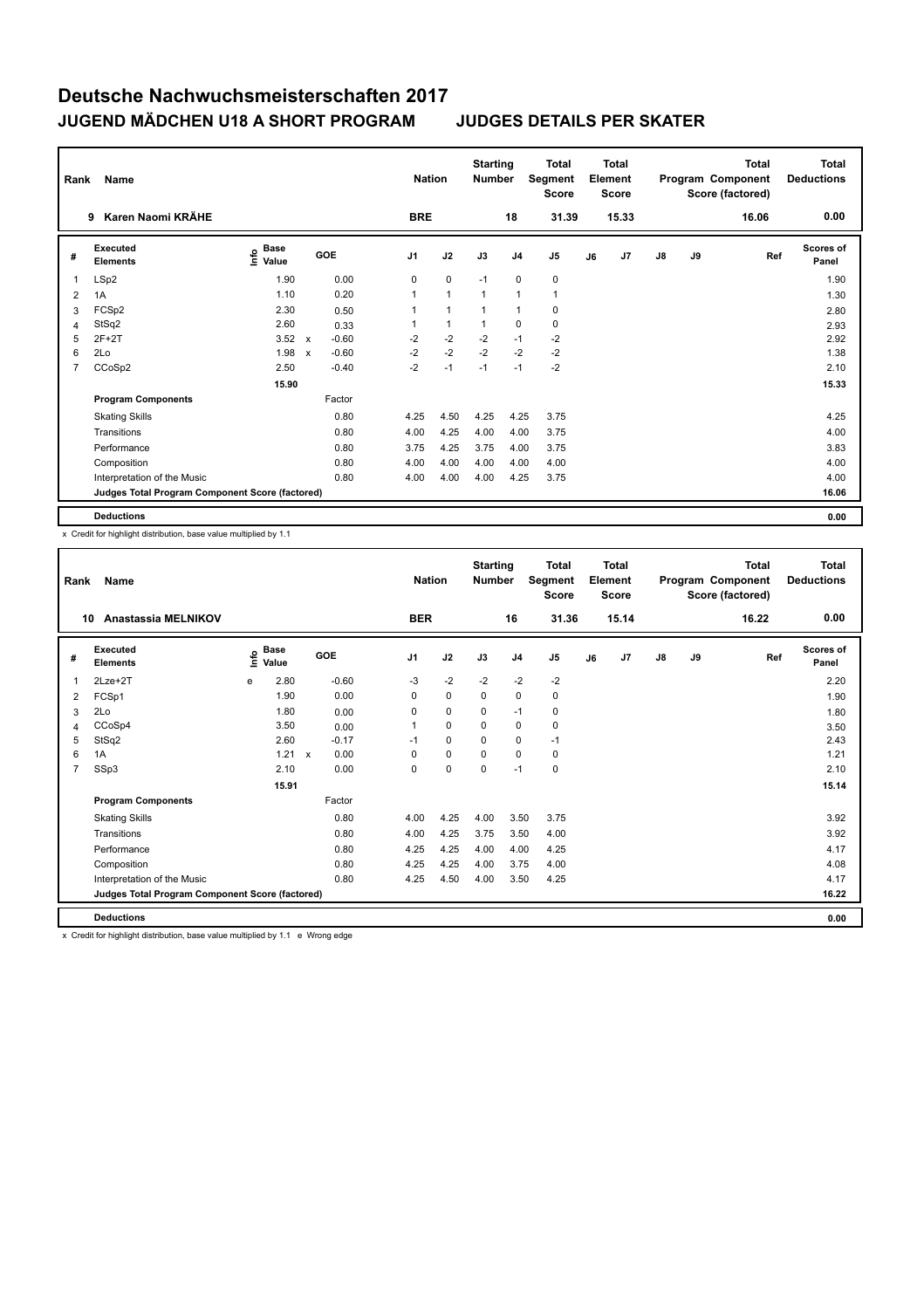| Rank           | Name                                            |                                             |         | <b>Nation</b>  |              | <b>Starting</b><br><b>Number</b> |                | <b>Total</b><br>Segment<br><b>Score</b> |    | <b>Total</b><br>Element<br><b>Score</b> |               |    | <b>Total</b><br>Program Component<br>Score (factored) | <b>Total</b><br><b>Deductions</b> |
|----------------|-------------------------------------------------|---------------------------------------------|---------|----------------|--------------|----------------------------------|----------------|-----------------------------------------|----|-----------------------------------------|---------------|----|-------------------------------------------------------|-----------------------------------|
|                | Adila DE JESUS FEREIRRA<br>11                   |                                             |         | <b>BER</b>     |              |                                  | 14             | 29.44                                   |    | 14.50                                   |               |    | 14.94                                                 | 0.00                              |
| #              | Executed<br><b>Elements</b>                     | <b>Base</b><br>е <sup>Base</sup><br>⊆ Value | GOE     | J <sub>1</sub> | J2           | J3                               | J4             | J <sub>5</sub>                          | J6 | J7                                      | $\mathsf{J}8$ | J9 | Ref                                                   | <b>Scores of</b><br>Panel         |
| $\overline{1}$ | 1A                                              | 1.10                                        | 0.00    | 0              | $\mathbf 0$  | $\mathbf 0$                      | $\mathbf 0$    | 0                                       |    |                                         |               |    |                                                       | 1.10                              |
| 2              | $2Lz+2T$                                        | 3.40                                        | 0.00    | $-1$           | 0            | 0                                | $\mathbf 0$    | $\pmb{0}$                               |    |                                         |               |    |                                                       | 3.40                              |
| 3              | LSp1                                            | 1.50                                        | 0.07    | $-1$           | $\mathbf{1}$ | $-1$                             | $\overline{1}$ | 0                                       |    |                                         |               |    |                                                       | 1.57                              |
| 4              | 2Lo                                             | 1.80                                        | 0.00    | 0              | $\mathbf 0$  | $\mathbf 0$                      | $-1$           | 0                                       |    |                                         |               |    |                                                       | 1.80                              |
| 5              | FCSp2                                           | 2.30                                        | 0.00    | 0              | 0            | $\Omega$                         | $\mathbf 0$    | 0                                       |    |                                         |               |    |                                                       | 2.30                              |
| 6              | StSq2                                           | 2.60                                        | $-0.17$ | $-1$           | 0            | $\Omega$                         | $-1$           | 0                                       |    |                                         |               |    |                                                       | 2.43                              |
| $\overline{7}$ | CCoSp2V                                         | 2.00                                        | $-0.10$ | $-1$           | $\mathbf 0$  | 0                                | $-1$           | 0                                       |    |                                         |               |    |                                                       | 1.90                              |
|                |                                                 | 14.70                                       |         |                |              |                                  |                |                                         |    |                                         |               |    |                                                       | 14.50                             |
|                | <b>Program Components</b>                       |                                             | Factor  |                |              |                                  |                |                                         |    |                                         |               |    |                                                       |                                   |
|                | <b>Skating Skills</b>                           |                                             | 0.80    | 3.75           | 3.75         | 4.00                             | 3.50           | 3.25                                    |    |                                         |               |    |                                                       | 3.67                              |
|                | Transitions                                     |                                             | 0.80    | 3.75           | 4.00         | 3.75                             | 3.50           | 3.00                                    |    |                                         |               |    |                                                       | 3.67                              |
|                | Performance                                     |                                             | 0.80    | 4.00           | 4.25         | 4.00                             | 3.50           | 3.50                                    |    |                                         |               |    |                                                       | 3.83                              |
|                | Composition                                     |                                             | 0.80    | 4.00           | 4.00         | 3.75                             | 3.50           | 3.25                                    |    |                                         |               |    |                                                       | 3.75                              |
|                | Interpretation of the Music                     |                                             | 0.80    | 4.00           | 3.75         | 3.75                             | 3.75           | 3.25                                    |    |                                         |               |    |                                                       | 3.75                              |
|                | Judges Total Program Component Score (factored) |                                             |         |                |              |                                  |                |                                         |    |                                         |               |    |                                                       | 14.94                             |
|                | <b>Deductions</b>                               |                                             |         |                |              |                                  |                |                                         |    |                                         |               |    |                                                       | 0.00                              |

| Rank           | Name                                            |      | <b>Nation</b>        | <b>Starting</b><br><b>Number</b> |         | <b>Total</b><br>Segment<br><b>Score</b> |              | Total<br>Element<br><b>Score</b> |                |                | Total<br>Program Component<br>Score (factored) | Total<br><b>Deductions</b> |               |    |       |                           |
|----------------|-------------------------------------------------|------|----------------------|----------------------------------|---------|-----------------------------------------|--------------|----------------------------------|----------------|----------------|------------------------------------------------|----------------------------|---------------|----|-------|---------------------------|
| 12             | <b>Yvonne HARTMANN</b>                          |      |                      |                                  |         | <b>BAY</b>                              |              |                                  | 3              | 29.08          |                                                | 14.48                      |               |    | 14.60 | 0.00                      |
| #              | Executed<br><b>Elements</b>                     | ١nf٥ | <b>Base</b><br>Value | GOE                              |         | J <sub>1</sub>                          | J2           | J3                               | J <sub>4</sub> | J <sub>5</sub> | J6                                             | J7                         | $\mathsf{J}8$ | J9 | Ref   | <b>Scores of</b><br>Panel |
| 1              | $2Lz+2T<<$                                      | <<   | 2.50                 |                                  | $-0.90$ | $-3$                                    | $-3$         | $-3$                             | $-3$           | $-3$           |                                                |                            |               |    |       | 1.60                      |
| 2              | FCSp2                                           |      | 2.30                 |                                  | 0.00    | 1                                       | $\mathbf 0$  | $\Omega$                         | $\mathbf 0$    | $\mathbf 0$    |                                                |                            |               |    |       | 2.30                      |
| 3              | 1A                                              |      | 1.10                 |                                  | $-0.13$ | $-1$                                    | $\mathbf 0$  | $\Omega$                         | $-1$           | $-1$           |                                                |                            |               |    |       | 0.97                      |
| $\overline{4}$ | SSp4                                            |      | 2.50                 |                                  | 0.33    |                                         | $\mathbf{1}$ | $\Omega$                         | $\Omega$       | $\mathbf{1}$   |                                                |                            |               |    |       | 2.83                      |
| 5              | StSq1                                           |      | 1.80                 |                                  | 0.00    | 0                                       | $\mathbf 0$  | $\mathbf 0$                      | $-1$           | $\pmb{0}$      |                                                |                            |               |    |       | 1.80                      |
| 6              | 2Lo                                             |      | 1.98                 | $\mathsf{x}$                     | 0.00    | $-1$                                    | 0            | 0                                | $\mathbf 0$    | 0              |                                                |                            |               |    |       | 1.98                      |
| $\overline{7}$ | CCoSp3                                          |      | 3.00                 |                                  | 0.00    | 0                                       | $\mathbf 0$  | $\mathbf 0$                      | $-1$           | $\pmb{0}$      |                                                |                            |               |    |       | 3.00                      |
|                |                                                 |      | 15.18                |                                  |         |                                         |              |                                  |                |                |                                                |                            |               |    |       | 14.48                     |
|                | <b>Program Components</b>                       |      |                      |                                  | Factor  |                                         |              |                                  |                |                |                                                |                            |               |    |       |                           |
|                | <b>Skating Skills</b>                           |      |                      |                                  | 0.80    | 4.00                                    | 4.00         | 3.75                             | 3.50           | 3.75           |                                                |                            |               |    |       | 3.83                      |
|                | Transitions                                     |      |                      |                                  | 0.80    | 3.75                                    | 3.75         | 3.50                             | 3.50           | 3.25           |                                                |                            |               |    |       | 3.58                      |
|                | Performance                                     |      |                      |                                  | 0.80    | 3.75                                    | 4.00         | 3.75                             | 3.25           | 3.50           |                                                |                            |               |    |       | 3.67                      |
|                | Composition                                     |      |                      |                                  | 0.80    | 4.00                                    | 3.75         | 3.75                             | 3.50           | 3.25           |                                                |                            |               |    |       | 3.67                      |
|                | Interpretation of the Music                     |      |                      |                                  | 0.80    | 4.00                                    | 3.75         | 3.50                             | 3.25           | 3.25           |                                                |                            |               |    |       | 3.50                      |
|                | Judges Total Program Component Score (factored) |      |                      |                                  |         |                                         |              |                                  |                |                |                                                |                            |               |    |       | 14.60                     |
|                | <b>Deductions</b>                               |      |                      |                                  |         |                                         |              |                                  |                |                |                                                |                            |               |    |       | 0.00                      |

<< Downgraded jump x Credit for highlight distribution, base value multiplied by 1.1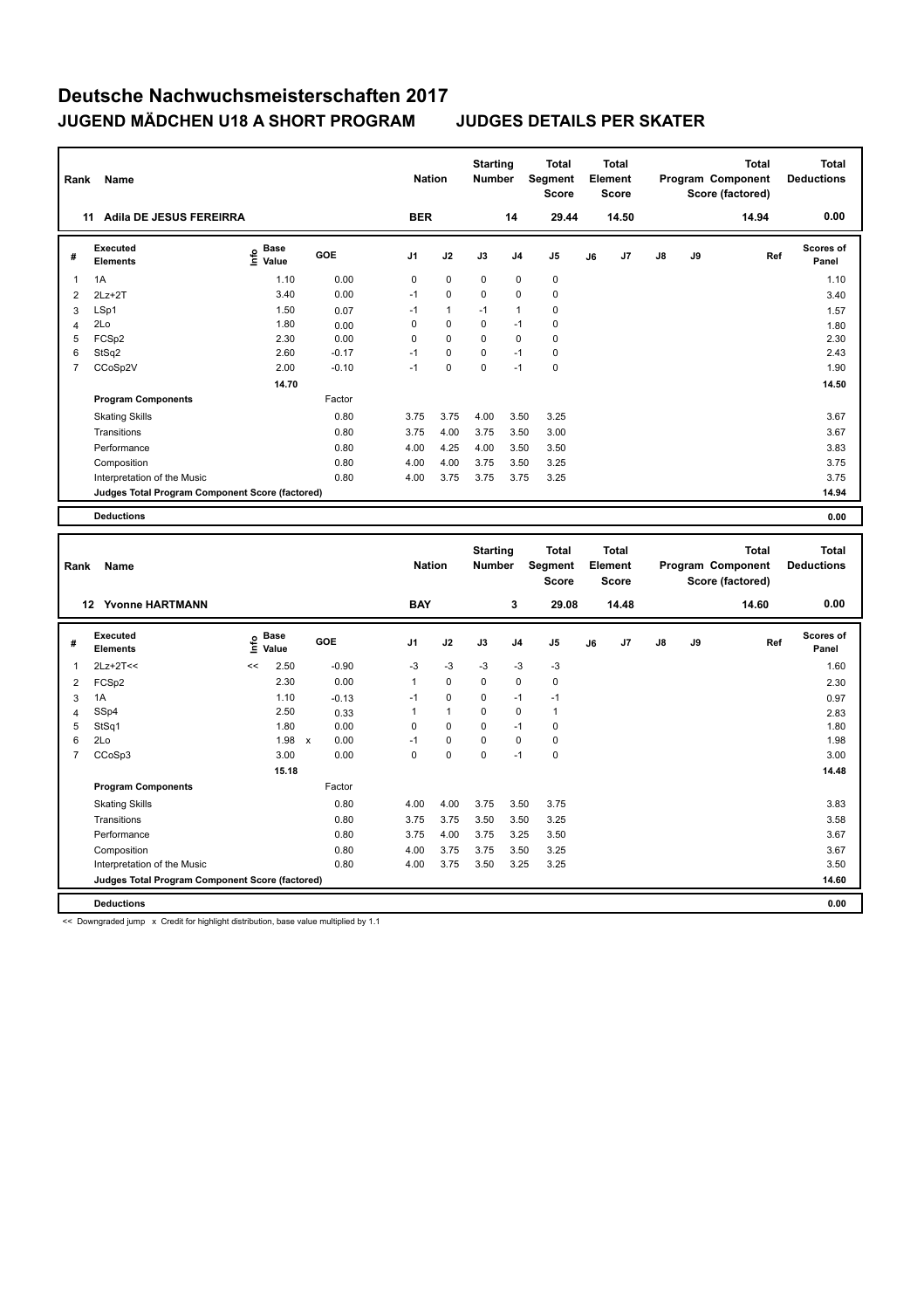| Rank           | Name                                            |         | <b>Nation</b>                               |            |                | <b>Starting</b><br><b>Number</b> | <b>Total</b><br>Segment<br><b>Score</b> | <b>Total</b><br>Element<br><b>Score</b> |                          |    |       | <b>Total</b><br>Program Component<br>Score (factored) | <b>Total</b><br><b>Deductions</b> |       |                           |
|----------------|-------------------------------------------------|---------|---------------------------------------------|------------|----------------|----------------------------------|-----------------------------------------|-----------------------------------------|--------------------------|----|-------|-------------------------------------------------------|-----------------------------------|-------|---------------------------|
|                | Elisabeth JÄGER<br>13                           |         |                                             |            | <b>BAY</b>     |                                  |                                         | $\mathbf 2$                             | 28.70                    |    | 13.30 |                                                       |                                   | 15.40 | 0.00                      |
| #              | Executed<br><b>Elements</b>                     |         | <b>Base</b><br>e <sup>Base</sup><br>⊆ Value | <b>GOE</b> | J <sub>1</sub> | J2                               | J3                                      | J <sub>4</sub>                          | J <sub>5</sub>           | J6 | J7    | $\mathsf{J}8$                                         | J9                                | Ref   | <b>Scores of</b><br>Panel |
| 1              | $2F+2T$                                         |         | 3.20                                        | 0.00       | $\mathbf{1}$   | $\mathbf 0$                      | $\mathbf 0$                             | $\mathbf 0$                             | 0                        |    |       |                                                       |                                   |       | 3.20                      |
| 2              | 2Lo                                             |         | 1.80                                        | $-0.30$    | $-1$           | $-1$                             | $-1$                                    | $-1$                                    | $-1$                     |    |       |                                                       |                                   |       | 1.50                      |
| 3              | LSp1                                            |         | 1.50                                        | 0.00       | 0              | $\mathbf 0$                      | $\mathbf 0$                             | $\mathbf 0$                             | $-1$                     |    |       |                                                       |                                   |       | 1.50                      |
| 4              | $A^*$                                           | $\star$ | 0.00                                        | 0.00       | ٠              | ٠                                | ٠                                       | $\overline{\phantom{a}}$                | $\overline{\phantom{a}}$ |    |       |                                                       |                                   |       | 0.00                      |
| 5              | StSq2                                           |         | 2.60                                        | 0.00       | 0              | 0                                | 0                                       | $-1$                                    | 0                        |    |       |                                                       |                                   |       | 2.60                      |
| 6              | FCSp1                                           |         | 1.90                                        | $-0.40$    | $-1$           | $-1$                             | $\Omega$                                | $-2$                                    | $-2$                     |    |       |                                                       |                                   |       | 1.50                      |
| $\overline{7}$ | CCoSp3                                          |         | 3.00                                        | 0.00       | 0              | $\pmb{0}$                        | $\mathbf 0$                             | $\mathbf 0$                             | $\pmb{0}$                |    |       |                                                       |                                   |       | 3.00                      |
|                |                                                 |         | 14.00                                       |            |                |                                  |                                         |                                         |                          |    |       |                                                       |                                   |       | 13.30                     |
|                | <b>Program Components</b>                       |         |                                             | Factor     |                |                                  |                                         |                                         |                          |    |       |                                                       |                                   |       |                           |
|                | <b>Skating Skills</b>                           |         |                                             | 0.80       | 4.25           | 4.25                             | 4.00                                    | 3.75                                    | 4.00                     |    |       |                                                       |                                   |       | 4.08                      |
|                | Transitions                                     |         |                                             | 0.80       | 4.00           | 4.00                             | 3.50                                    | 3.50                                    | 3.75                     |    |       |                                                       |                                   |       | 3.75                      |
|                | Performance                                     |         |                                             | 0.80       | 4.00           | 4.00                             | 3.75                                    | 3.75                                    | 4.25                     |    |       |                                                       |                                   |       | 3.92                      |
|                | Composition                                     |         |                                             | 0.80       | 3.75           | 3.75                             | 3.75                                    | 3.50                                    | 4.50                     |    |       |                                                       |                                   |       | 3.75                      |
|                | Interpretation of the Music                     |         |                                             | 0.80       | 4.00           | 3.75                             | 3.50                                    | 3.50                                    | 4.25                     |    |       |                                                       |                                   |       | 3.75                      |
|                | Judges Total Program Component Score (factored) |         |                                             |            |                |                                  |                                         |                                         |                          |    |       |                                                       |                                   |       | 15.40                     |
|                | <b>Deductions</b>                               |         |                                             |            |                |                                  |                                         |                                         |                          |    |       |                                                       |                                   |       | 0.00                      |

\* Invalid element

| Rank           | Name                                            |                                  |                                      |                | <b>Nation</b> | <b>Starting</b><br><b>Number</b> |                | <b>Total</b><br>Segment<br><b>Score</b> |    | <b>Total</b><br>Element<br><b>Score</b> |    |    | <b>Total</b><br>Program Component<br>Score (factored) | <b>Total</b><br><b>Deductions</b> |
|----------------|-------------------------------------------------|----------------------------------|--------------------------------------|----------------|---------------|----------------------------------|----------------|-----------------------------------------|----|-----------------------------------------|----|----|-------------------------------------------------------|-----------------------------------|
| 14             | <b>Philine HEINZE</b>                           |                                  |                                      | <b>NIE</b>     |               |                                  | 9              | 28.42                                   |    | 14.48                                   |    |    | 13.94                                                 | 0.00                              |
| #              | Executed<br><b>Elements</b>                     | <b>Base</b><br>e Base<br>E Value | <b>GOE</b>                           | J <sub>1</sub> | J2            | J3                               | J <sub>4</sub> | J <sub>5</sub>                          | J6 | J <sub>7</sub>                          | J8 | J9 | Ref                                                   | <b>Scores of</b><br>Panel         |
| 1              | CCoSp2V                                         | 2.00                             | 0.00                                 | 0              | $-1$          | $\mathbf 0$                      | $\mathbf 0$    | $\pmb{0}$                               |    |                                         |    |    |                                                       | 2.00                              |
| 2              | 1A                                              | 1.10                             | $-0.20$                              | $\mathbf 0$    | $-1$          | $-1$                             | $-1$           | $-1$                                    |    |                                         |    |    |                                                       | 0.90                              |
| 3              | $2Lz+2T$                                        | 3.40                             | 0.00                                 | 0              | $\mathbf 0$   | 0                                | $\mathbf 0$    | $-1$                                    |    |                                         |    |    |                                                       | 3.40                              |
| 4              | StSq2                                           | 2.60                             | 0.00                                 | 0              | $\Omega$      | $\mathbf 0$                      | $-1$           | 0                                       |    |                                         |    |    |                                                       | 2.60                              |
| 5              | 2Lo                                             | 1.98                             | $-0.30$<br>$\boldsymbol{\mathsf{x}}$ | $-1$           | $-1$          | $-1$                             | $-1$           | $-1$                                    |    |                                         |    |    |                                                       | 1.68                              |
| 6              | FCSp2                                           | 2.30                             | 0.00                                 | $\Omega$       | 0             | $\Omega$                         | $\Omega$       | 0                                       |    |                                         |    |    |                                                       | 2.30                              |
| $\overline{7}$ | SSp2                                            | 1.60                             | 0.00                                 | $\Omega$       | 0             | 0                                | $\Omega$       | $\mathbf 0$                             |    |                                         |    |    |                                                       | 1.60                              |
|                |                                                 | 14.98                            |                                      |                |               |                                  |                |                                         |    |                                         |    |    |                                                       | 14.48                             |
|                | <b>Program Components</b>                       |                                  | Factor                               |                |               |                                  |                |                                         |    |                                         |    |    |                                                       |                                   |
|                | <b>Skating Skills</b>                           |                                  | 0.80                                 | 3.75           | 3.50          | 3.75                             | 3.50           | 3.00                                    |    |                                         |    |    |                                                       | 3.58                              |
|                | Transitions                                     |                                  | 0.80                                 | 3.75           | 3.50          | 3.50                             | 3.25           | 2.50                                    |    |                                         |    |    |                                                       | 3.42                              |
|                | Performance                                     |                                  | 0.80                                 | 3.50           | 3.25          | 3.75                             | 3.50           | 3.25                                    |    |                                         |    |    |                                                       | 3.42                              |
|                | Composition                                     |                                  | 0.80                                 | 3.50           | 3.50          | 3.50                             | 3.75           | 3.25                                    |    |                                         |    |    |                                                       | 3.50                              |
|                | Interpretation of the Music                     |                                  | 0.80                                 | 3.50           | 3.50          | 3.75                             | 3.50           | 3.25                                    |    |                                         |    |    |                                                       | 3.50                              |
|                | Judges Total Program Component Score (factored) |                                  |                                      |                |               |                                  |                |                                         |    |                                         |    |    |                                                       | 13.94                             |
|                | <b>Deductions</b>                               |                                  |                                      |                |               |                                  |                |                                         |    |                                         |    |    |                                                       | 0.00                              |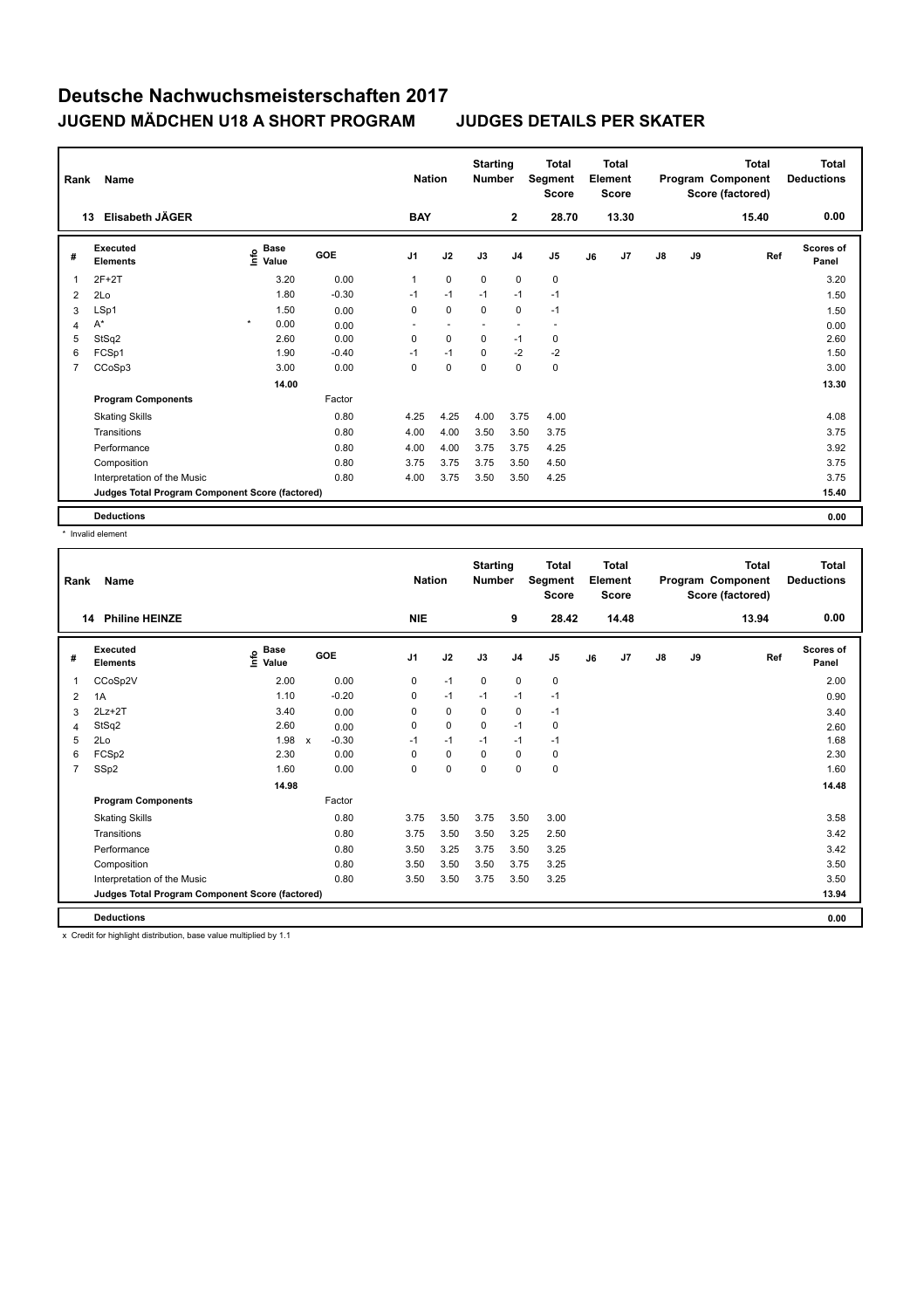| Rank           | Name                                            |                                             |                           |            |                | <b>Nation</b> | <b>Starting</b><br><b>Number</b> |                | <b>Total</b><br>Segment<br><b>Score</b> |    | <b>Total</b><br>Element<br><b>Score</b> |               |    | <b>Total</b><br>Program Component<br>Score (factored) | <b>Total</b><br><b>Deductions</b> |
|----------------|-------------------------------------------------|---------------------------------------------|---------------------------|------------|----------------|---------------|----------------------------------|----------------|-----------------------------------------|----|-----------------------------------------|---------------|----|-------------------------------------------------------|-----------------------------------|
|                | Margareta OLOSOVA<br>15                         |                                             |                           |            | <b>BAY</b>     |               |                                  | 1              | 28.18                                   |    | 14.16                                   |               |    | 14.02                                                 | 0.00                              |
| #              | <b>Executed</b><br><b>Elements</b>              | <b>Base</b><br>e <sup>Base</sup><br>⊆ Value |                           | <b>GOE</b> | J <sub>1</sub> | J2            | J3                               | J <sub>4</sub> | J <sub>5</sub>                          | J6 | J7                                      | $\mathsf{J}8$ | J9 | Ref                                                   | <b>Scores of</b><br>Panel         |
| 1              | LSp2                                            | 1.90                                        |                           | 0.00       | 1              | $\mathbf 0$   | $\mathbf 0$                      | $\mathbf 0$    | $\pmb{0}$                               |    |                                         |               |    |                                                       | 1.90                              |
| 2              | $2Lz+2T$                                        | 3.40                                        |                           | 0.00       | 0              | $\mathbf 0$   | $\Omega$                         | 0              | 0                                       |    |                                         |               |    |                                                       | 3.40                              |
| 3              | CCoSp2V                                         | 2.00                                        |                           | $-0.30$    | $-1$           | $-1$          | $-1$                             | $-2$           | $-1$                                    |    |                                         |               |    |                                                       | 1.70                              |
| 4              | FCSp1                                           | 1.90                                        |                           | $-0.60$    | $-2$           | $-2$          | $-2$                             | $-2$           | $-2$                                    |    |                                         |               |    |                                                       | 1.30                              |
| 5              | StSq2                                           | 2.60                                        |                           | 0.00       | 0              | $\mathbf 0$   | $\Omega$                         | $-1$           | $\pmb{0}$                               |    |                                         |               |    |                                                       | 2.60                              |
| 6              | 2Lo                                             | 1.98                                        | $\boldsymbol{\mathsf{x}}$ | 0.00       | 0              | $\mathbf 0$   | 1                                | $\Omega$       | 0                                       |    |                                         |               |    |                                                       | 1.98                              |
| $\overline{7}$ | 1A                                              | 1.21                                        | $\boldsymbol{\mathsf{x}}$ | 0.07       | 1              | 0             | $\mathbf 0$                      | $\overline{1}$ | $\pmb{0}$                               |    |                                         |               |    |                                                       | 1.28                              |
|                |                                                 | 14.99                                       |                           |            |                |               |                                  |                |                                         |    |                                         |               |    |                                                       | 14.16                             |
|                | <b>Program Components</b>                       |                                             |                           | Factor     |                |               |                                  |                |                                         |    |                                         |               |    |                                                       |                                   |
|                | <b>Skating Skills</b>                           |                                             |                           | 0.80       | 3.50           | 3.50          | 3.25                             | 3.50           | 4.00                                    |    |                                         |               |    |                                                       | 3.50                              |
|                | Transitions                                     |                                             |                           | 0.80       | 3.75           | 3.75          | 3.25                             | 3.50           | 4.00                                    |    |                                         |               |    |                                                       | 3.67                              |
|                | Performance                                     |                                             |                           | 0.80       | 3.75           | 3.50          | 3.00                             | 3.00           | 3.75                                    |    |                                         |               |    |                                                       | 3.42                              |
|                | Composition                                     |                                             |                           | 0.80       | 3.50           | 3.75          | 3.00                             | 3.25           | 3.75                                    |    |                                         |               |    |                                                       | 3.50                              |
|                | Interpretation of the Music                     |                                             |                           | 0.80       | 3.50           | 3.50          | 3.00                             | 3.25           | 3.75                                    |    |                                         |               |    |                                                       | 3.42                              |
|                | Judges Total Program Component Score (factored) |                                             |                           |            |                |               |                                  |                |                                         |    |                                         |               |    |                                                       | 14.02                             |
|                | <b>Deductions</b>                               |                                             |                           |            |                |               |                                  |                |                                         |    |                                         |               |    |                                                       | 0.00                              |

x Credit for highlight distribution, base value multiplied by 1.1

| Rank           | Name                                            |                     |                           |         |                | <b>Nation</b> |             | <b>Starting</b><br><b>Number</b> |                | <b>Total</b><br>Segment<br><b>Score</b> |    | <b>Total</b><br>Element<br><b>Score</b> |               |    | <b>Total</b><br>Program Component<br>Score (factored) | Total<br><b>Deductions</b> |
|----------------|-------------------------------------------------|---------------------|---------------------------|---------|----------------|---------------|-------------|----------------------------------|----------------|-----------------------------------------|----|-----------------------------------------|---------------|----|-------------------------------------------------------|----------------------------|
| 16             | Lea CZEJKA                                      |                     |                           |         |                | <b>BAY</b>    |             |                                  | 12             | 28.04                                   |    | 13.64                                   |               |    | 14.40                                                 | 0.00                       |
| #              | Executed<br><b>Elements</b>                     | Base<br>١m<br>Value | GOE                       |         | J <sub>1</sub> |               | J2          | J3                               | J <sub>4</sub> | J <sub>5</sub>                          | J6 | J7                                      | $\mathsf{J}8$ | J9 | Ref                                                   | <b>Scores of</b><br>Panel  |
| $\mathbf{1}$   | 1A                                              | 1.10                |                           | 0.13    | $\mathbf{1}$   |               | $\mathbf 0$ | $\mathbf 0$                      | $\overline{1}$ | $\mathbf{1}$                            |    |                                         |               |    |                                                       | 1.23                       |
| 2              | LSp2                                            | 1.90                |                           | 0.00    | 0              |               | $-1$        | $\mathbf 0$                      | $\mathbf 0$    | $\mathbf 0$                             |    |                                         |               |    |                                                       | 1.90                       |
| 3              | 2Lo                                             | 1.80                |                           | $-0.60$ | $-2$           |               | $-2$        | $-2$                             | $-2$           | $-1$                                    |    |                                         |               |    |                                                       | 1.20                       |
| $\overline{4}$ | CCoSp3                                          | 3.00                |                           | 0.00    | 0              |               | $\mathbf 0$ | $\mathbf 0$                      | $-1$           | 0                                       |    |                                         |               |    |                                                       | 3.00                       |
| 5              | 2Lz+COMBO                                       | 2.31                | $\boldsymbol{\mathsf{x}}$ | $-0.90$ | $-3$           |               | $-3$        | $-3$                             | $-3$           | $-3$                                    |    |                                         |               |    |                                                       | 1.41                       |
| 6              | FCSp2                                           | 2.30                |                           | 0.00    | 0              |               | $-1$        | $\Omega$                         | $\mathbf 0$    | $\mathbf 0$                             |    |                                         |               |    |                                                       | 2.30                       |
| $\overline{7}$ | StSq2                                           | 2.60                |                           | 0.00    | 0              |               | $\mathbf 0$ | $\mathbf 0$                      | $-1$           | $\mathbf 0$                             |    |                                         |               |    |                                                       | 2.60                       |
|                |                                                 | 15.01               |                           |         |                |               |             |                                  |                |                                         |    |                                         |               |    |                                                       | 13.64                      |
|                | <b>Program Components</b>                       |                     |                           | Factor  |                |               |             |                                  |                |                                         |    |                                         |               |    |                                                       |                            |
|                | <b>Skating Skills</b>                           |                     |                           | 0.80    | 3.75           |               | 3.75        | 3.75                             | 3.50           | 3.75                                    |    |                                         |               |    |                                                       | 3.75                       |
|                | Transitions                                     |                     |                           | 0.80    | 3.50           |               | 3.50        | 3.75                             | 3.25           | 3.25                                    |    |                                         |               |    |                                                       | 3.42                       |
|                | Performance                                     |                     |                           | 0.80    | 3.50           |               | 3.50        | 3.50                             | 3.50           | 3.25                                    |    |                                         |               |    |                                                       | 3.50                       |
|                | Composition                                     |                     |                           | 0.80    | 3.75           |               | 3.75        | 3.50                             | 3.75           | 3.75                                    |    |                                         |               |    |                                                       | 3.75                       |
|                | Interpretation of the Music                     |                     |                           | 0.80    | 3.50           |               | 3.75        | 3.50                             | 3.50           | 3.75                                    |    |                                         |               |    |                                                       | 3.58                       |
|                | Judges Total Program Component Score (factored) |                     |                           |         |                |               |             |                                  |                |                                         |    |                                         |               |    |                                                       | 14.40                      |
|                | <b>Deductions</b>                               |                     |                           |         |                |               |             |                                  |                |                                         |    |                                         |               |    |                                                       | 0.00                       |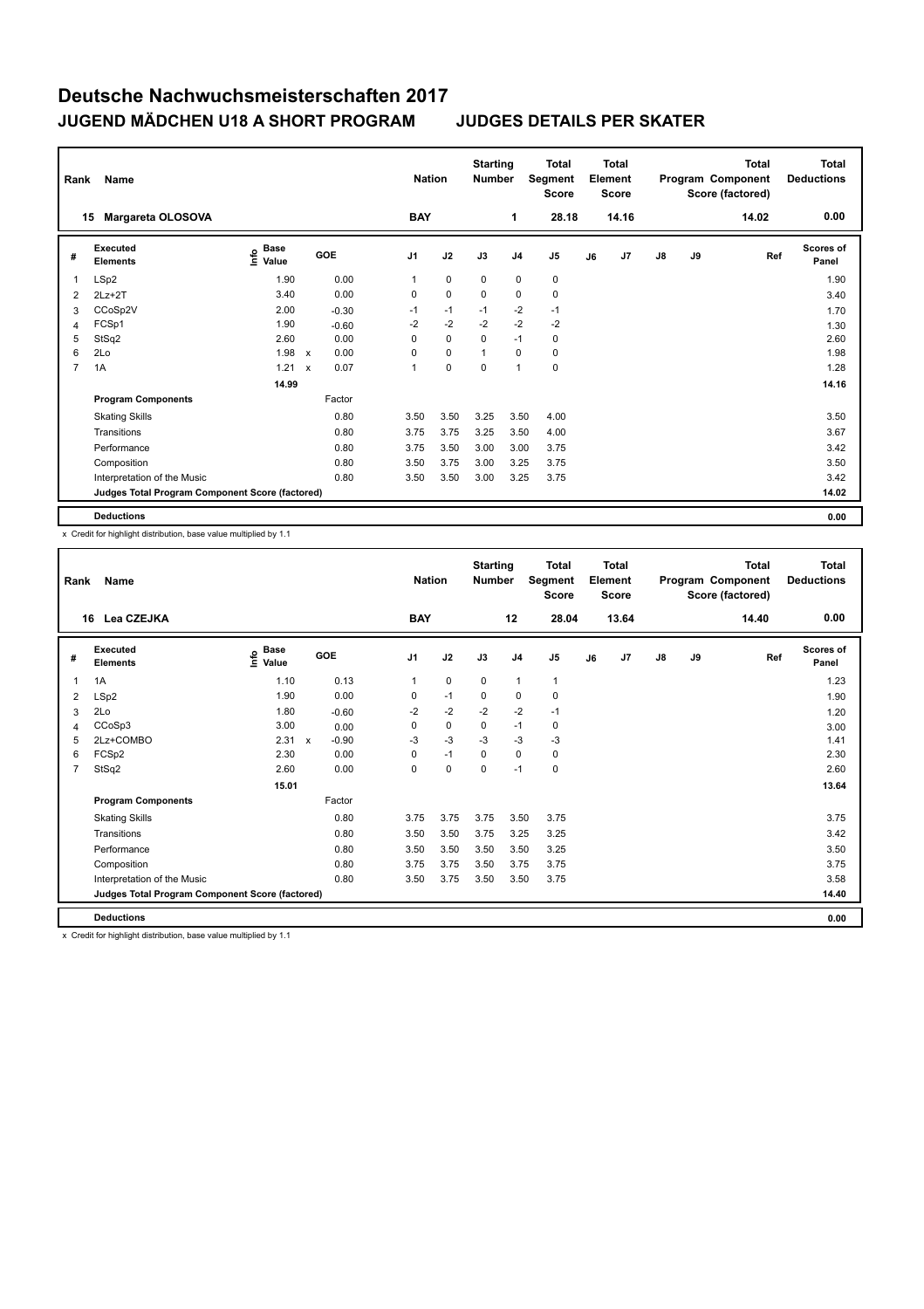| Rank           | Name                                            |   | <b>Nation</b>                               |            |                | <b>Starting</b><br><b>Number</b> | <b>Total</b><br>Segment<br><b>Score</b> | <b>Total</b><br>Element<br><b>Score</b> |                |    |       | Total<br>Program Component<br>Score (factored) | Total<br><b>Deductions</b> |       |                           |
|----------------|-------------------------------------------------|---|---------------------------------------------|------------|----------------|----------------------------------|-----------------------------------------|-----------------------------------------|----------------|----|-------|------------------------------------------------|----------------------------|-------|---------------------------|
|                | <b>Lara STIEGLER</b><br>17                      |   |                                             |            | B-W            |                                  |                                         | 6                                       | 27.62          |    | 13.60 |                                                |                            | 14.02 | 0.00                      |
| #              | Executed<br><b>Elements</b>                     |   | <b>Base</b><br>e <sup>Base</sup><br>⊆ Value | <b>GOE</b> | J <sub>1</sub> | J2                               | J3                                      | J <sub>4</sub>                          | J <sub>5</sub> | J6 | J7    | $\mathsf{J}8$                                  | J9                         | Ref   | <b>Scores of</b><br>Panel |
| 1              | 1A                                              |   | 1.10                                        | 0.13       | 1              | $\mathbf 0$                      | 0                                       | $\mathbf{1}$                            | $\mathbf{1}$   |    |       |                                                |                            |       | 1.23                      |
| 2              | $2$ Lze+ $2$ T<<                                | e | 1.90                                        | $-0.90$    | $-3$           | $-3$                             | $-2$                                    | $-3$                                    | $-3$           |    |       |                                                |                            |       | 1.00                      |
| 3              | 2Lo                                             |   | 1.80                                        | 0.00       | 0              | $\mathbf 0$                      | 0                                       | 0                                       | 0              |    |       |                                                |                            |       | 1.80                      |
| 4              | CCoSp3                                          |   | 3.00                                        | 0.00       | 0              | $\mathbf 0$                      | $\Omega$                                | $\mathbf 0$                             | 0              |    |       |                                                |                            |       | 3.00                      |
| 5              | StSq2                                           |   | 2.60                                        | $-0.33$    | $-1$           | $\mathbf 0$                      | $\Omega$                                | $-1$                                    | $-1$           |    |       |                                                |                            |       | 2.27                      |
| 6              | FCS <sub>p2</sub>                               |   | 2.30                                        | $-0.10$    | 0              | $-1$                             | $-1$                                    | $\Omega$                                | 0              |    |       |                                                |                            |       | 2.20                      |
| $\overline{7}$ | SSp3                                            |   | 2.10                                        | 0.00       | 0              | 0                                | $\mathbf 0$                             | $\mathbf 0$                             | $\pmb{0}$      |    |       |                                                |                            |       | 2.10                      |
|                |                                                 |   | 14.80                                       |            |                |                                  |                                         |                                         |                |    |       |                                                |                            |       | 13.60                     |
|                | <b>Program Components</b>                       |   |                                             | Factor     |                |                                  |                                         |                                         |                |    |       |                                                |                            |       |                           |
|                | <b>Skating Skills</b>                           |   |                                             | 0.80       | 3.50           | 3.50                             | 3.50                                    | 3.50                                    | 3.00           |    |       |                                                |                            |       | 3.50                      |
|                | Transitions                                     |   |                                             | 0.80       | 3.75           | 3.50                             | 3.25                                    | 3.50                                    | 3.00           |    |       |                                                |                            |       | 3.42                      |
|                | Performance                                     |   |                                             | 0.80       | 3.75           | 3.75                             | 3.50                                    | 3.75                                    | 3.00           |    |       |                                                |                            |       | 3.67                      |
|                | Composition                                     |   |                                             | 0.80       | 3.50           | 3.50                             | 3.25                                    | 3.50                                    | 3.25           |    |       |                                                |                            |       | 3.42                      |
|                | Interpretation of the Music                     |   |                                             | 0.80       | 3.75           | 3.50                             | 3.25                                    | 3.75                                    | 3.00           |    |       |                                                |                            |       | 3.50                      |
|                | Judges Total Program Component Score (factored) |   |                                             |            |                |                                  |                                         |                                         |                |    |       |                                                |                            |       | 14.02                     |
|                | <b>Deductions</b>                               |   |                                             |            |                |                                  |                                         |                                         |                |    |       |                                                |                            |       | 0.00                      |

<< Downgraded jump e Wrong edge

| Rank           | Name                                            |                            | <b>Nation</b> |                |             | <b>Total</b><br>Segment<br><b>Score</b> | <b>Total</b><br>Element<br><b>Score</b> |                | Program Component |                | <b>Total</b><br>Score (factored) | Total<br><b>Deductions</b> |       |                    |
|----------------|-------------------------------------------------|----------------------------|---------------|----------------|-------------|-----------------------------------------|-----------------------------------------|----------------|-------------------|----------------|----------------------------------|----------------------------|-------|--------------------|
| 18             | <b>Jule GROENERT</b>                            |                            |               | <b>NRW</b>     |             |                                         | 5                                       | 27.14          |                   | 13.20          |                                  |                            | 14.94 | 1.00               |
| #              | Executed<br><b>Elements</b>                     | e Base<br>E Value<br>Value | GOE           | J <sub>1</sub> | J2          | J3                                      | J <sub>4</sub>                          | J <sub>5</sub> | J6                | J <sub>7</sub> | $\mathsf{J}8$                    | J9                         | Ref   | Scores of<br>Panel |
| 1              | 1A                                              | 1.10                       | 0.00          | $\mathbf{1}$   | $\pmb{0}$   | 0                                       | 0                                       | $\pmb{0}$      |                   |                |                                  |                            |       | 1.10               |
| 2              | 2Lz+COMBO                                       | 2.10                       | $-0.90$       | -3             | $-3$        | $-3$                                    | $-3$                                    | $-3$           |                   |                |                                  |                            |       | 1.20               |
| 3              | LSp2                                            | 1.90                       | 0.00          | 0              | 0           | $\mathbf{1}$                            | 0                                       | 0              |                   |                |                                  |                            |       | 1.90               |
| 4              | 2Lo                                             | 1.80                       | 0.00          | 0              | $\Omega$    | $\mathbf 0$                             | $-1$                                    | 0              |                   |                |                                  |                            |       | 1.80               |
| 5              | FCSp1                                           | 1.90                       | 0.00          | 0              | $\mathbf 0$ | 0                                       | $-1$                                    | 0              |                   |                |                                  |                            |       | 1.90               |
| 6              | StSq1                                           | 1.80                       | 0.00          | $\Omega$       | $\mathbf 0$ | $\Omega$                                | 0                                       | 0              |                   |                |                                  |                            |       | 1.80               |
| $\overline{7}$ | CCoSp4                                          | 3.50                       | 0.00          | 0              | $\mathbf 0$ | 0                                       | 0                                       | $\mathbf 0$    |                   |                |                                  |                            |       | 3.50               |
|                |                                                 | 14.10                      |               |                |             |                                         |                                         |                |                   |                |                                  |                            |       | 13.20              |
|                | <b>Program Components</b>                       |                            | Factor        |                |             |                                         |                                         |                |                   |                |                                  |                            |       |                    |
|                | <b>Skating Skills</b>                           |                            | 0.80          | 3.75           | 3.75        | 4.00                                    | 3.75                                    | 3.25           |                   |                |                                  |                            |       | 3.75               |
|                | Transitions                                     |                            | 0.80          | 3.75           | 3.75        | 4.00                                    | 3.50                                    | 3.00           |                   |                |                                  |                            |       | 3.67               |
|                | Performance                                     |                            | 0.80          | 4.00           | 4.00        | 3.75                                    | 3.50                                    | 3.50           |                   |                |                                  |                            |       | 3.75               |
|                | Composition                                     |                            | 0.80          | 3.75           | 3.75        | 3.75                                    | 3.75                                    | 3.25           |                   |                |                                  |                            |       | 3.75               |
|                | Interpretation of the Music                     |                            | 0.80          | 4.00           | 3.75        | 4.00                                    | 3.50                                    | 3.25           |                   |                |                                  |                            |       | 3.75               |
|                | Judges Total Program Component Score (factored) |                            |               |                |             |                                         |                                         |                |                   |                |                                  |                            |       | 14.94              |
|                | <b>Deductions</b>                               | Falls:                     | $-1.00$       |                |             |                                         |                                         |                |                   |                |                                  |                            |       | $-1.00$            |

! Not clear edge